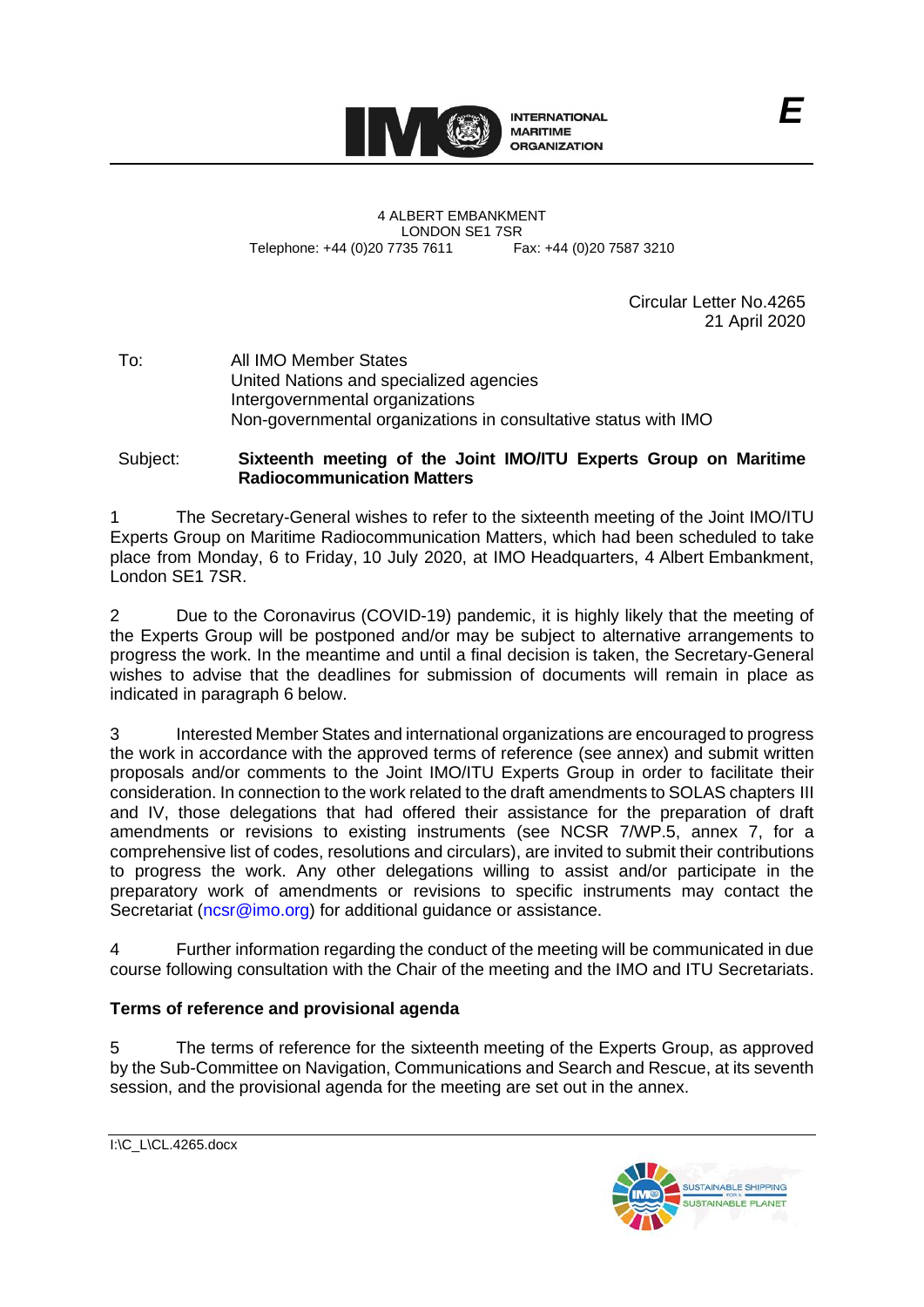#### **Submission of documents**

6 Documents for the meeting will be issued in English only. In order to allow proper preparation time, documents should be received by the IMO Secretariat [\(NCSR@imo.org\)](mailto:NCSR@imo.org) or the ITU Secretariat [\(Karlis.Bogens@itu.int\)](mailto:Karlis.bogens@itu.int) via email in Microsoft Word **not later than Friday, 5 June 2020**. Documents commenting on those submitted by 5 June 2020 should be received by **Friday, 26 June 2020**.

### **Distribution of documents**

7 Relevant documentation will be made available on IMODOCS [\(http://docs.imo.org\)](http://docs.imo.org/) under<br>"Meeting Documents", "NCSR Sub-Committee", and finally "IMO/ITU EG" Documents", "NCSR Sub-Committee", and finally "IMO/ITU EG" [\(http://docs.imo.org/Category.aspx?cid=508\)](http://docs.imo.org/Category.aspx?cid=508).

8 Upon request, documents will also be distributed via email. Interested Members are invited to provide their email address to [NCSR@imo.org](mailto:NCSR@imo.org) for inclusion in the distribution list.

\*\*\*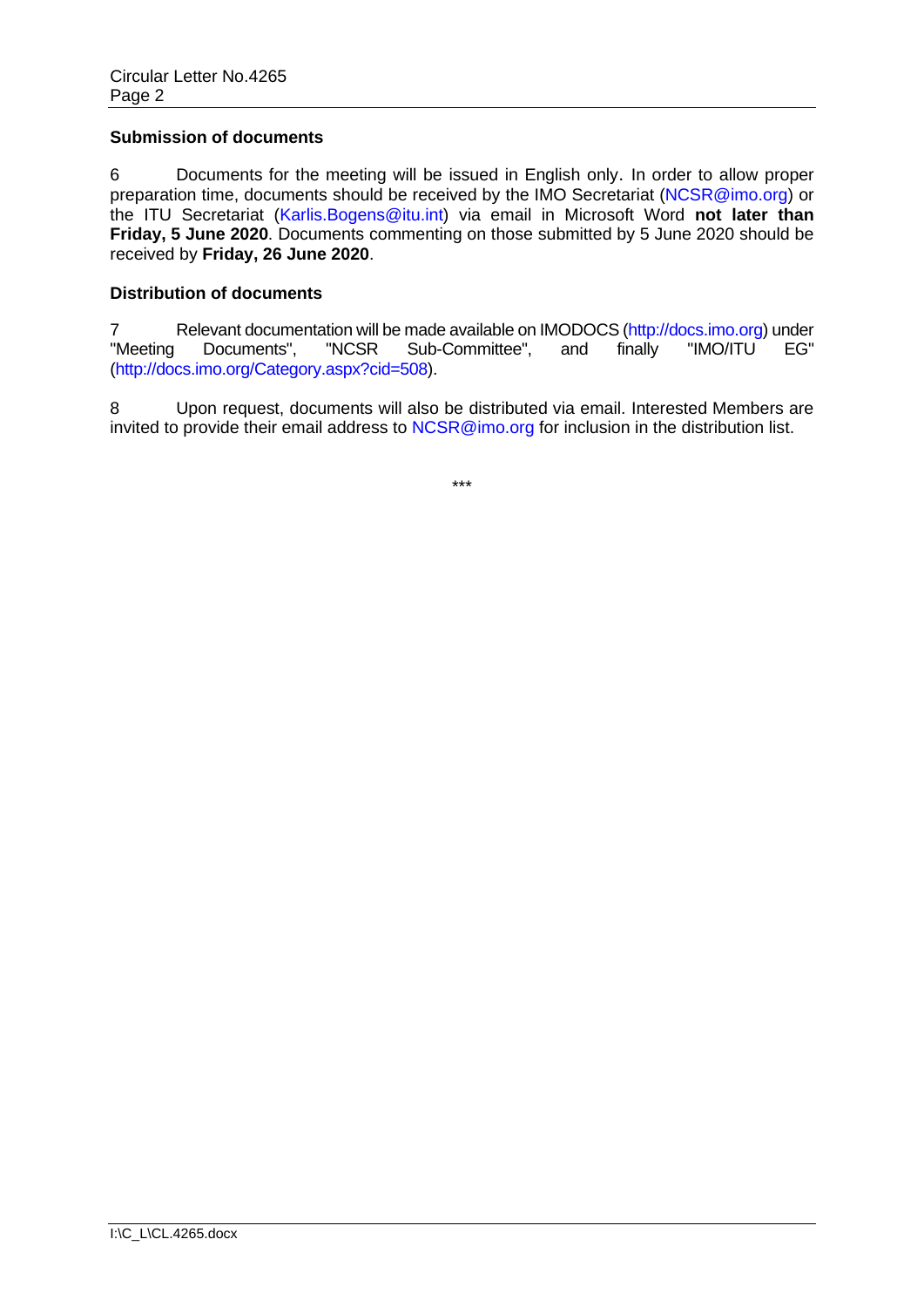## **ANNEX**

## **TERMS OF REFERENCE FOR THE SIXTEENTH MEETING OF THE JOINT IMO/ITU EXPERTS GROUP ON MARITIME RADIOCOMMUNICATION MATTERS**

#### **Purpose**

To advise on the development of future requirements for maritime radiocommunications taking into account the operational needs, as defined by IMO, and regulatory needs, as defined by ITU.

#### **Structure**

The Experts Group consists in principle of people active in IMO and ITU with a representative range of viewpoints.

Contact points:

| <b>IMO Secretariat</b> | Mr. A. Jennings |
|------------------------|-----------------|
| <b>ITU Secretariat</b> | Mr. K. Bogens   |

IMO is prepared to provide the group leader.

#### **Instructions**

The Experts Group is instructed to:

- .1 taking into account the outcome of discussions at NCSR 7 with respect to draft amendments to SOLAS chapters III and IV (NCSR 7/WP.5, paragraphs 15 to 19 and annex 1), and based on written proposals received, consider proposals to correct errors;
- .2 taking into account the outcome of discussions at NCSR 7 with respect to consequential amendments to other existing instruments relating to the amendments to SOLAS chapters III and IV (NCSR 7/WP.5, paragraphs 20 to 36 and annexes 4 to 6, 11 and 12), consider every instrument<sup>\*</sup> contained in the work plan (NCSR 7/WP.5, annex 7) referenced to IMO/ITU EG 16, with a priority on resolutions, and, in particular, with regard to the draft performance standards for MF and MF/HF radio the question contained in NCSR 7/WP.5, paragraph 27, and advise NCSR 8, as appropriate;
- .3 in relation to World Radiocommunication Conference matters:
	- .1 analyse the outcome of WRC-19 in line with the IMO position submitted to the Conference;
	- .2 analyse the resolutions of WRC-19 in order to identify major areas of interest for IMO and provide relevant input, as appropriate; and

Member States and international organizations that had volunteered for the preparation of initial draft revisions or amendments to existing instruments may contact the Secretariat in advance for advice or support on editorial issues, including the preparation of draft cover pages of resolutions and circulars.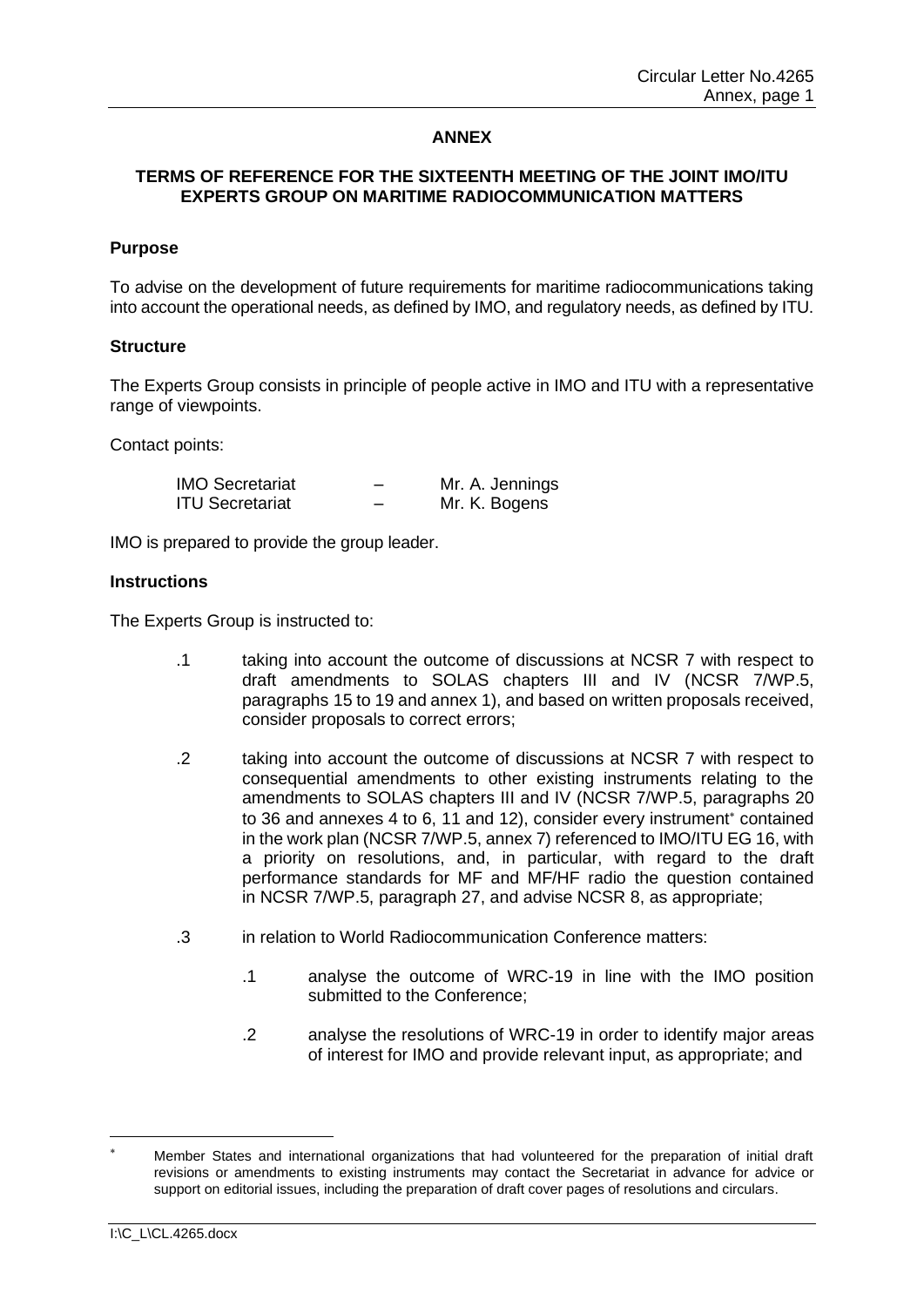- .3 prepare initial advice on a draft IMO position on WRC-23 agenda items concerning matters relating to maritime services;
- .4 based on written proposals received, consider the use of public broadband communication and technical standardization for public mobile networks in the context of maritime safety, taking into account the outcome of discussions at NCSR 7 (NCSR 7/23, paragraphs 12.26 to 12.29), and advise NCSR 8, as appropriate;
- .5 based on written proposals received, consider electromagnetic interference (EMI) effects of Light Emitting Diode (LED) lighting systems and other sources of EMI on board vessels, and advise NCSR 8, as appropriate;
- .6 consider the draft amendments to the *Performance standards for shipborne simplified Voyage data recorders (S-VDRs)* (resolution MSC.163(78)) and the *Revised Performance standards for shipborne Voyage data recorders (VDRs)* (resolution MSC.333(90)) related to the adoption of the *Performance standards for float-free Emergency position-indicating radio beacons (EPIRBs) operating on 406 MHz* (resolution MSC.471(101)), and advise NCSR 8 (NCSR 7/23, paragraph 22.19, and NCSR 7/WP.5, annexes 11 and 12);
- .7 in relation to the regular work in ITU-R, provide comments and advice, as appropriate; and
- .8 prepare a report, containing comments, recommendations and proposals, for consideration by NCSR 8 and, as appropriate, for meetings of the relevant study groups and/or working parties of ITU-R.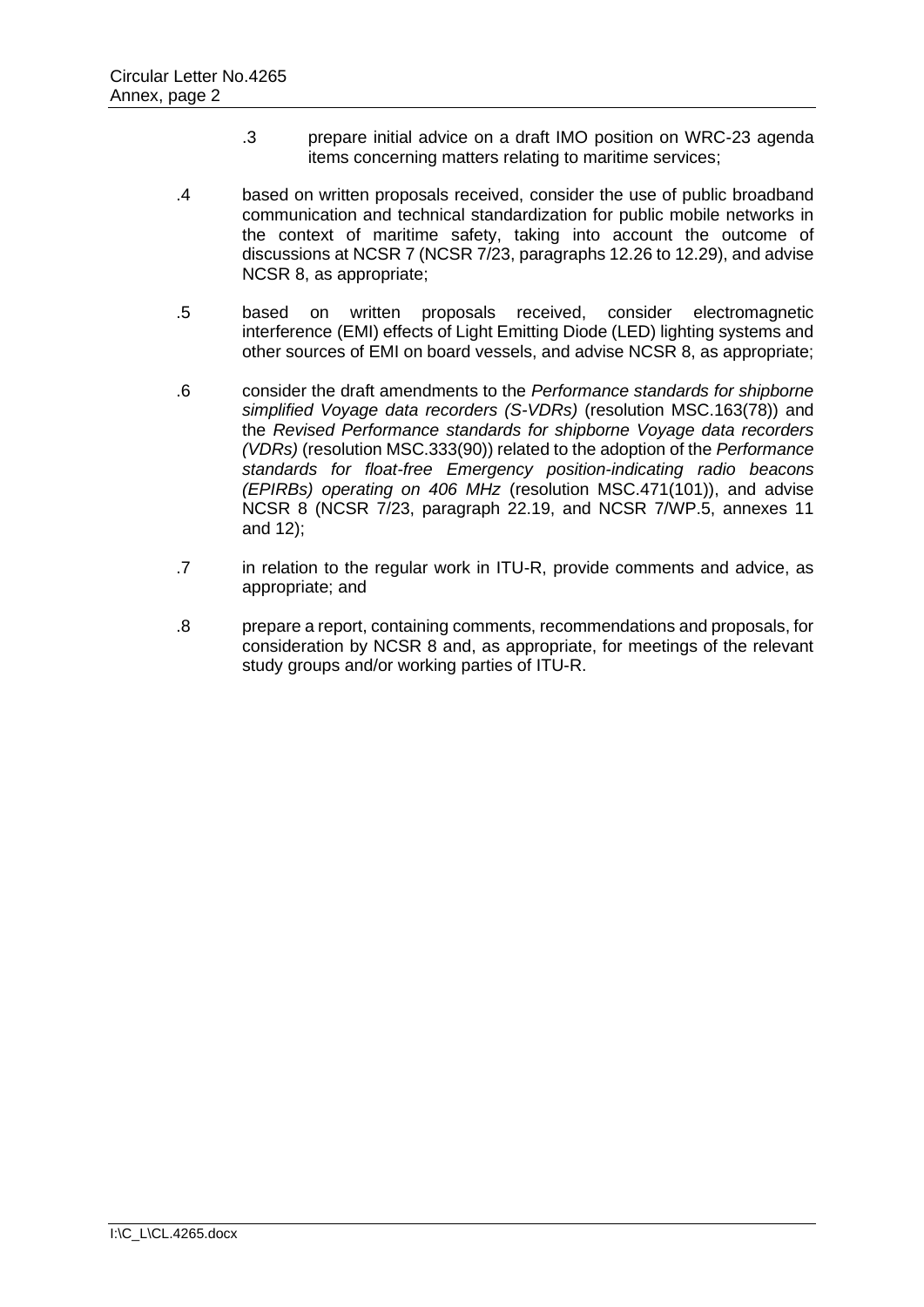

**INTERNATIONAL MARITIME ORGANIZATION** 



*E*

#### JOINT IMO/ITU EXPERTS GROUP ON MARITIME RADIOCOMMUNICATION MATTERS 16th meeting Agenda item 1

IMO/ITU EG 16/1 20 April 2020 ENGLISH ONLY

# **PROVISIONAL AGENDA**

## **for the sixteenth meeting of the Joint IMO/ITU Experts Group on Maritime Radiocommunication Matters**

Opening of the meeting

- 1 Adoption of the agenda
- 2 Briefing on the outcome of relevant IMO and ITU bodies
- 3 Consideration of the outcome of WRC-19 and preparation of initial advice on a draft IMO position on WRC-23 agenda items concerning matters relating to maritime services
- 4 Consideration of relevant work in ITU-R
- 5 Modernization of the Global Maritime Distress and Safety System (GMDSS)
	- .1 draft amendments to chapters III and IV of the International Convention for the Safety of Life at Sea (SOLAS), 1974, as amended
	- .2 consequential amendments to existing instruments other than SOLAS
- 6 Consideration of the use of public broadband communication and technical standardization for public mobile networks in the context of maritime safety
- 7 Consideration of the electromagnetic interference (EMI) effects of Light Emitting Diode (LED) lighting systems and other sources of EMI on board vessels
- 8 Any other business
- 9 Reports to the NCSR Sub-Committee and ITU